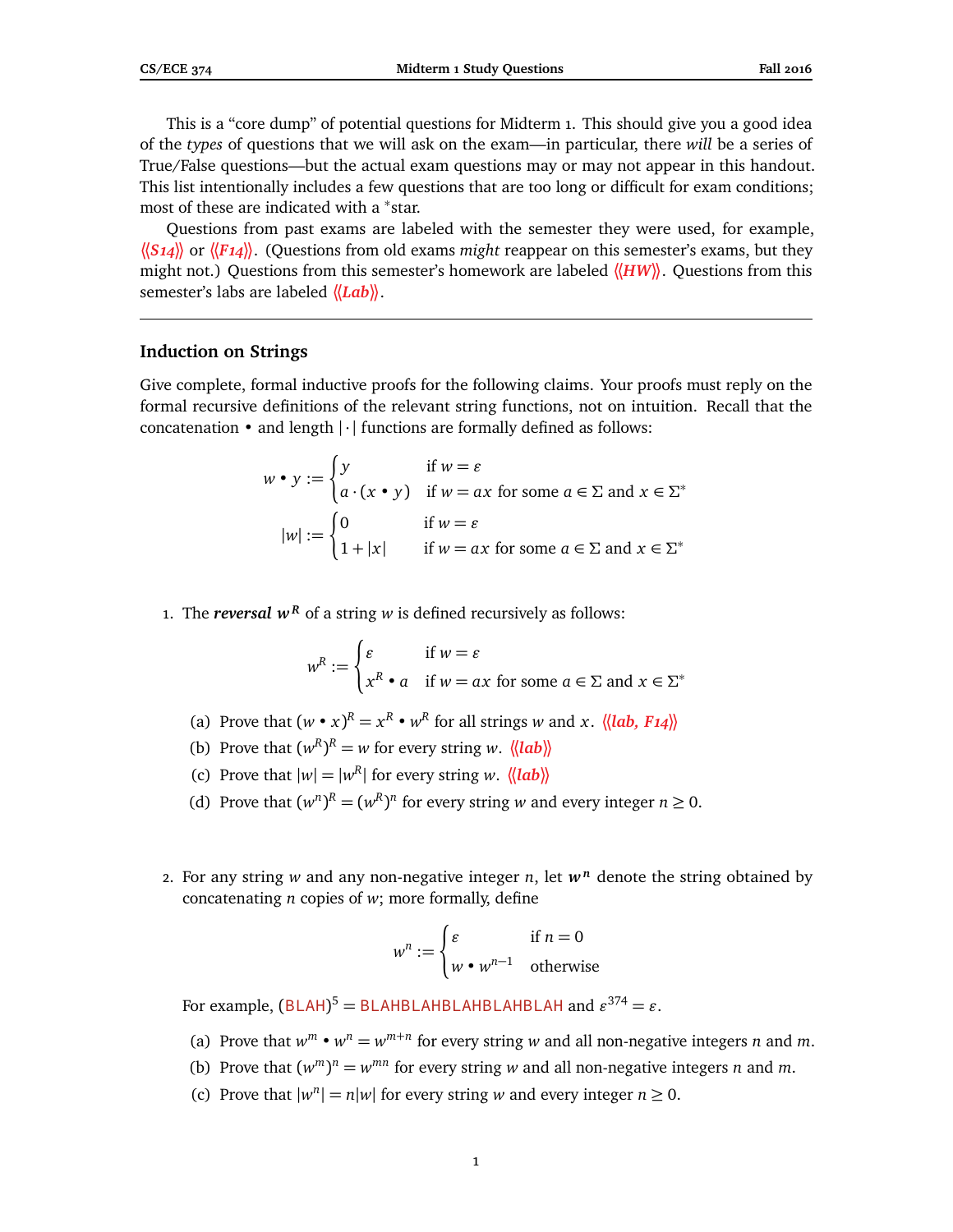3. Consider the following pair of mutually recursive functions:

$$
evens(w) := \begin{cases} \varepsilon & \text{if } w = \varepsilon \\ odds(x) & \text{if } w = ax \end{cases} odds(w) := \begin{cases} \varepsilon & \text{if } w = \varepsilon \\ a \cdot evens(x) & \text{if } w = ax \end{cases}
$$

For example, *evens*( $0001101$ ) =  $010$  and  $odds(0001101)$  =  $0011$ .

(a) Prove the following identity for all strings *w* and *x*:

$$
evens(w \bullet x) = \begin{cases} evens(w) \bullet evens(x) & \text{if } |w| \text{ is even,} \\ evens(w) \bullet odds(x) & \text{if } |w| \text{ is odd.} \end{cases}
$$

(b) Prove the following identity for all strings *w*:

$$
evens(w^R) = \begin{cases} (evens(w))^R & \text{if } |w| \text{ is odd,} \\ (odd s(w))^R & \text{if } |w| \text{ is even.} \end{cases}
$$

- (c) Prove that  $|w| = |evens(w)| + |odds(w)|$  for every string *w*.
- 4. Consider the following recursive function:

$$
scramble(w) := \begin{cases} w & \text{if } |w| \le 1 \\ ba \cdot scramble(x) & \text{if } w = abx \text{ for some } a, b \in \Sigma \text{ and } x \in \Sigma^* \end{cases}
$$

For example,  $scramble(00 01 10 1) = 00 10 01 1$ .

- (a) Prove that  $|scramble(w)| = |w|$  for every string *w*.
- (b) Prove that *scramble*( $scramble(w)$ ) =  $w$  for every string  $w$ .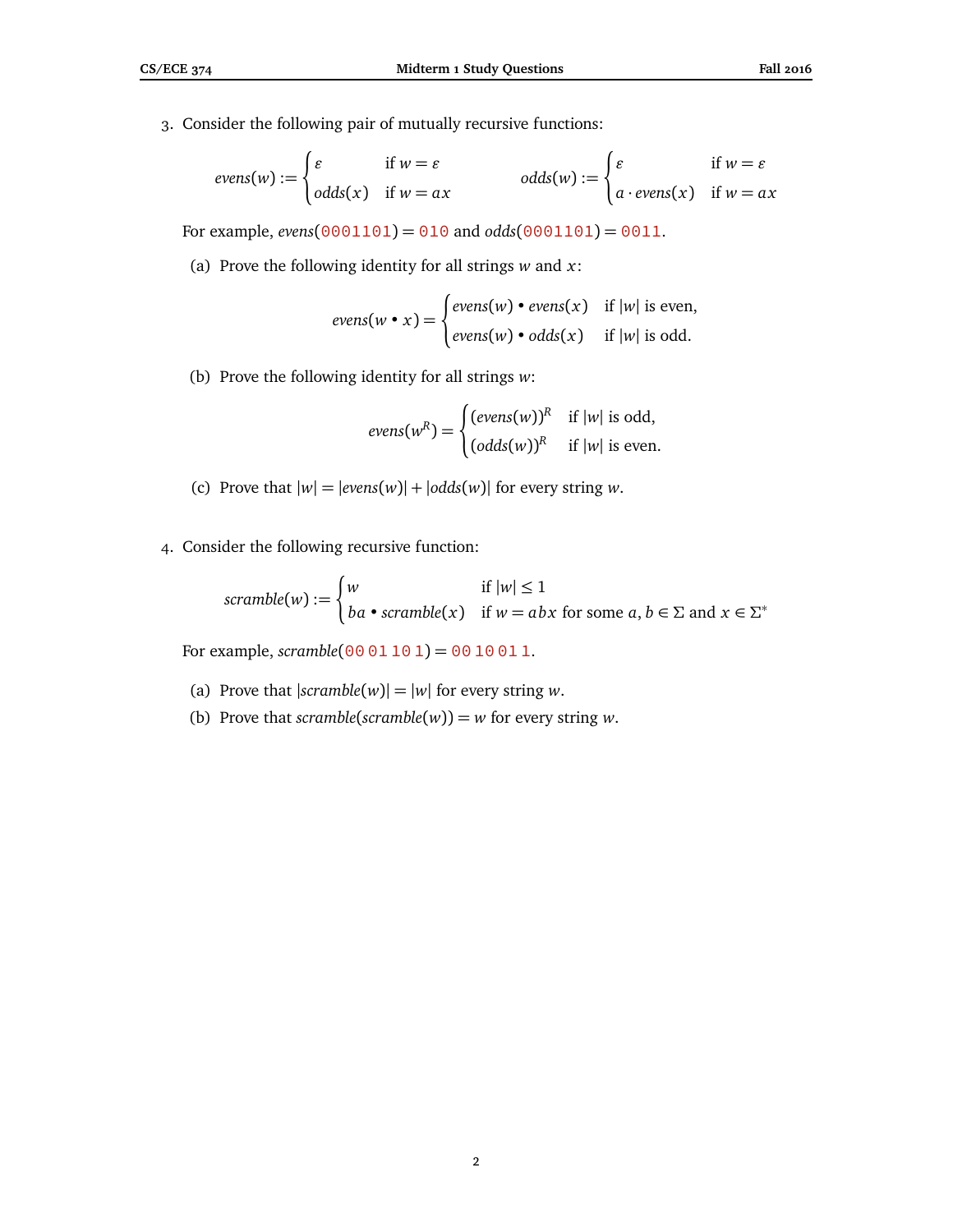# **Regular expressions**

For each of the following languages over the alphabet  $\{0, 1\}$ , give an equivalent regular expression.

- 1. Every string of length at most 3. *[Hint: Don't try to be clever.]*
- 2. **〈〈***lab***〉〉** Every string except 010. *[Hint: Don't try to be clever.]*
- 3. All strings in which every run of consecutive 0s has even length and every run of consecutive 1s has odd length.**〈〈***F14***〉〉**
- 4. **〈〈***hw***〉〉** All strings *not* containing the substring 010.
- 5. All strings containing the substring  $10$  or the substring  $01$ .
- 6. All strings containing either the substring  $10$  or the substring  $01$ , but not both.
- 7. All strings containing at least two 1s and at least one  $\theta$ .
- 8. All strings containing *either* at least two 1s *or* at least one 0.
- 9. **〈〈***lab***〉〉** All strings such that *in every prefix*, the number of 0s and the number of 1s differ by at most 1.
- 10. The set of all strings in  $\{0, 1\}^*$  whose length is divisible by 3.
- 11.  $\langle (S14) \rangle$  The set of all strings in  $0^*1^*$  whose length is divisible by 3.
- 12. The set of all strings in  $\{0, 1\}^*$  in which the number of 1s is divisible by 3.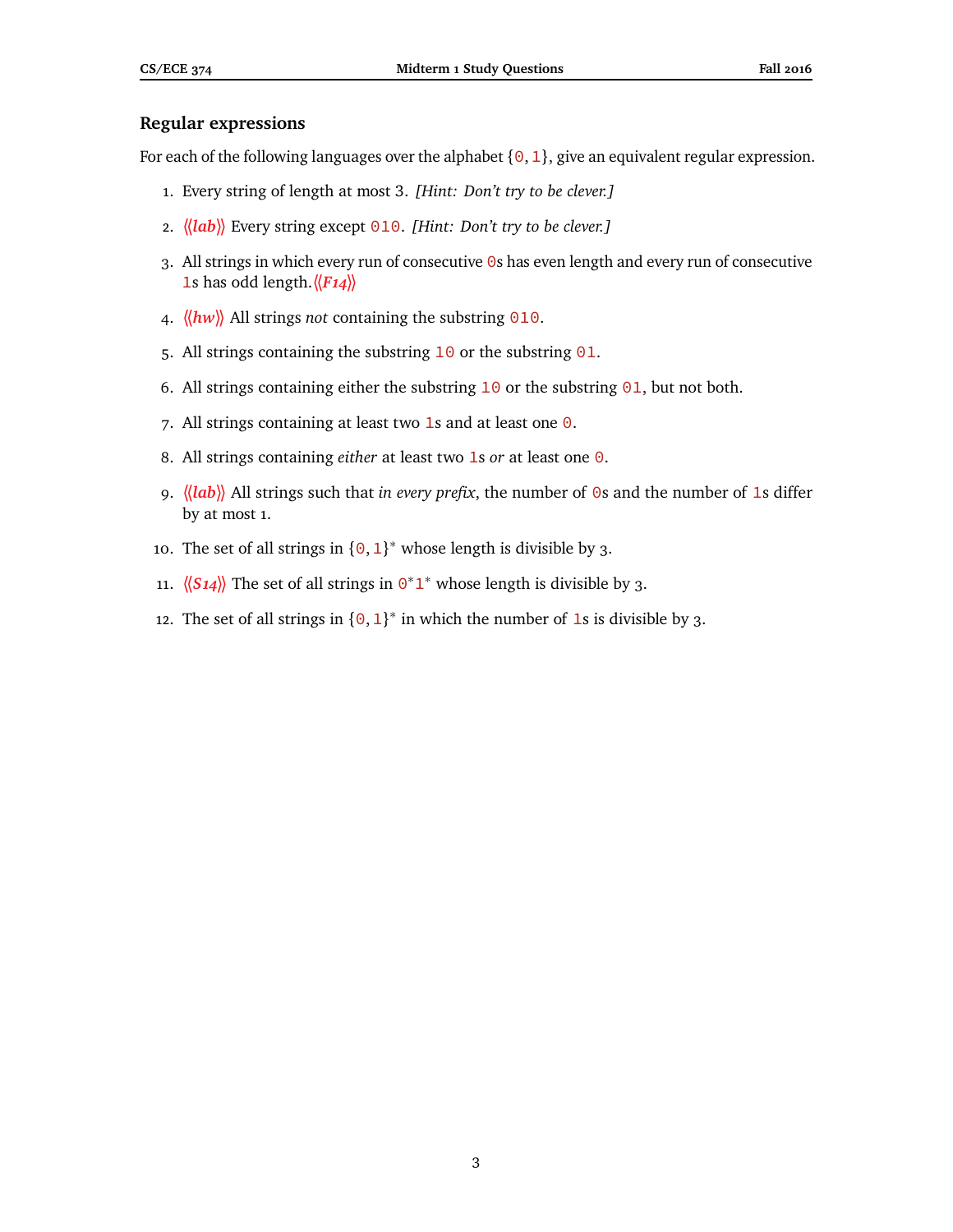# **Direct DFA construction.**

Draw or formally describe a DFA that recognizes each of the following languages. If you draw the DFA you may omit transitions to a reject/junk state.

- 1. Every string of length at most 3.
- 2. **〈〈***lab***〉〉** Every string except 010.
- 3. The language {LONG, LUG, LEGO, LEG, LUG, LOG, LINGO}.
- 4. The language MOO<sup>∗</sup> <sup>+</sup> MEOO∗<sup>W</sup>
- 5. All strings in which every run of consecutive 0s has even length and every run of consecutive 1s has odd length.**〈〈***F14***〉〉**
- 6. **〈〈***lab***〉〉** All strings *not* containing the substring 010.
- 7. All strings containing the substring  $10$  or the substring  $01$ .
- 8. All strings containing either the substring  $10$  or the substring  $01$ , but not both.
- 9. The set of all strings in  ${0, 1}^*$  whose length is divisible by 3.
- 10. *\{S14}*} The set of all strings in 0<sup>\*</sup>1<sup>\*</sup> whose length is divisible by 3.
- 11. The set of all strings in  $\{0, 1\}^*$  in which the number of 1s is divisible by 3.
- 12. All strings *w* such that the binary value of  $w^R$  is divisible by 5.
- 13. **〈〈***lab***〉〉** All strings such that *in every prefix*, the number of 0s and the number of 1s differ by at most 2.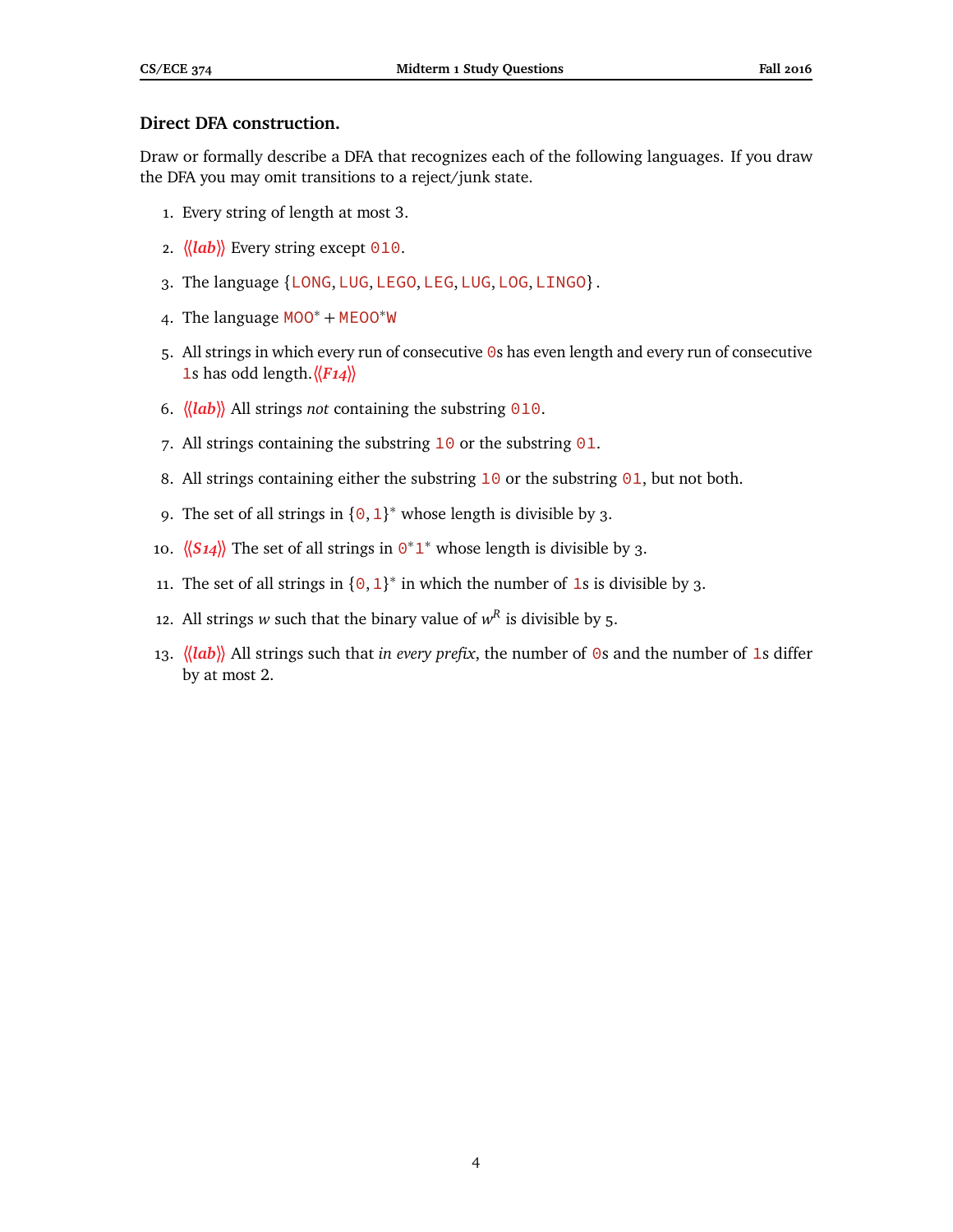# **Fooling sets**

*Prove* that each of the following languages is *not* regular.

- 1. The set of all strings in  $\{0, 1\}^*$  with more 0s than 1s.  $\langle \langle S_1 \rangle \rangle$
- 2. The set of all strings in  ${0, 1}^*$  with fewer 0s than 1s.
- 3. The set of all strings in  ${0,1}^*$  with exactly twice as many 0s as 1s.
- 4. The set of all strings in  ${0, 1}^*$  with at least twice as many 0s as 1s.
- 5.  $\left\{ \Theta^{2^n} \mid n \ge 0 \right\}$   $\langle \langle Lab \rangle \rangle$
- 6.  $\{0^{F_n} \mid n \ge 0\}$ , where  $F_n$  is the *n*th Fibonacci number, defined recursively as follows:

$$
F_n := \begin{cases} 0 & \text{if } n = 0\\ 1 & \text{if } n = 1\\ F_{n-1} + F_{n-2} & \text{otherwise} \end{cases}
$$

*[Hint: If*  $F_i + F_j$  *is a Fibonacci number, then either*  $i = j \pm 1$  *or*  $\min\{i, j\} \leq 2$ .*]* 

- \*7.  $\{0^{n^3} \mid n \ge 0\}$
- 8.  $\{x \# y \mid x, y \in \{0, 1\}^* \text{ and } \#(0, x) = \#(1, y)\}\$
- 9.  $\{xx^c \mid x \in \{0,1\}^*\}$ , where  $x^c$  is the *complement* of *x*, obtained by replacing every 0 in *x* with a 1 and vice versa. For example,  $0001101<sup>c</sup> = 1110010$ .
- 10. The language of properly balanced strings of parentheses, described by the context-free  $\text{grammar } S \rightarrow \varepsilon \mid SS \mid (S)$ .  $\langle \langle Lab \rangle \rangle$
- 11.  $\{(\text{01})^n(\text{10})^n \mid n \geq 0\}$
- 12.  $\{(\Theta_1)^m(1\Theta)^n \mid n \geq m \geq 0\}$
- 13.  $\{w \# x \# y \mid w, x, y \in \Sigma^* \text{ and } w, x, y \text{ are not all equal}\}$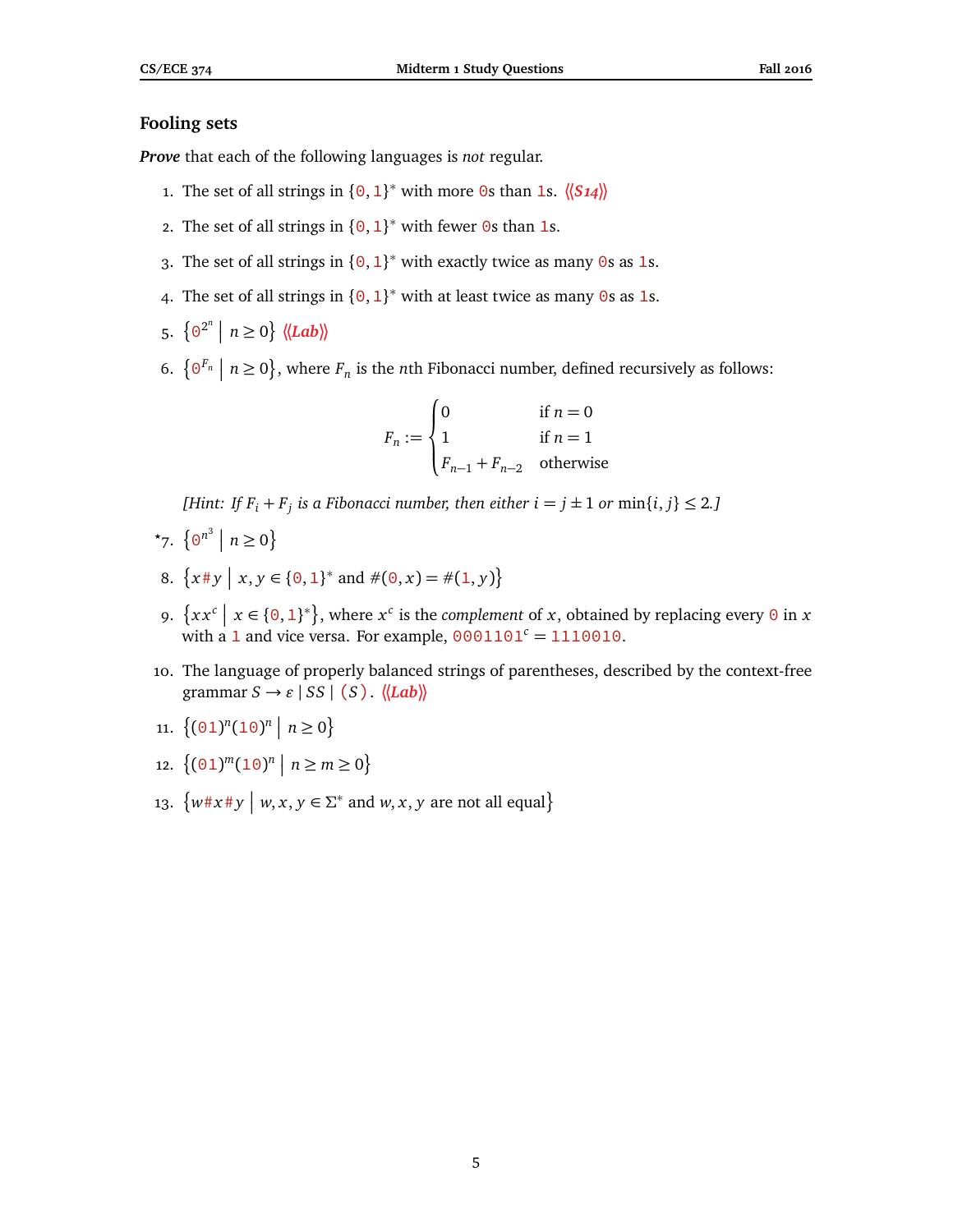# **Regular or Not?**

For each of the following languages, either prove that the language is regular (by describing a DFA, NFA, or regular expression), or prove that the language is not regular (using a fooling set argument). Unless otherwise specified, all

- 1.  $\langle$ *F14*) The set of all strings in {0, 1}<sup>\*</sup> in which the substrings 01 and 10 appear the same number of times. (For example, the substrings  $\theta$ 1 and  $\theta$ 1 each appear three times in the string 1100001101101.)
- 2.  $\langle F14 \rangle$  The set of all strings in  $\{0, 1\}^*$  in which the substrings 00 and 11 appear the same number of times. (For example, the substrings  $\theta\theta$  and 11 each appear three times in the string 1100001101101.)
- 3.  $\langle \langle F14 \rangle \rangle$   $\{www \mid w \in \Sigma^* \}$
- 4.  $\langle \langle F14 \rangle \rangle$   $\{ wxw \mid w, x \in \Sigma^* \}$
- 5. The set of all strings in  $\{0, 1\}^*$  such that in every prefix, the number of 0s is greater than the number of 1s.
- 6. The set of all strings in  $\{0, 1\}^*$  such that in every *non-empty* prefix, the number of 0s is greater than the number of 1s.

$$
7. \ \left\{ \Theta^m \mathbf{1}^n \; \middle| \; 0 \le m - n \le 374 \right\}
$$

- 8.  $\{ \Theta^m \mathbf{1}^n \mid 0 \leq m + n \leq 374 \}$
- 9. The language generated by the following context-free grammar:

$$
S \to 0A1 \mid \varepsilon
$$

$$
A \to 1S0 \mid \varepsilon
$$

10. The language generated by the following context-free grammar:

$$
S \rightarrow 0S1 \mid 1S0 \mid \varepsilon
$$

- 11.  $\{w \# x \mid w, x \in \{0, 1\}^* \text{ and no substring of } w \text{ is also a substring of } x\}$
- 12.  $\{w \# x \mid w, x \in \{0, 1\}^* \text{ and no non-empty substring of } w \text{ is also a substring of } x\}$
- <sup>\*</sup>13.  $\{w \# x \mid w, x \in \{0, 1\}^* \text{ and every non-empty substring of } w \text{ is also a substring of } x\}$
- 14.  $\{w \# x \mid w, x \in \{0, 1\}^* \text{ and } w \text{ is a substring of } x\}$
- 15.  $\{w \# x \mid w, x \in \{0, 1\}^* \text{ and } w \text{ is a proper substring of } x\}$
- 16.  $\{xy \mid \#(0, x) = \#(1, y) \text{ and } \#(1, x) = \#(0, y)\}\$
- \*17.  $\{xy \mid \#(0, x) = \#(1, y) \text{ or } \#(1, x) = \#(0, y)\}\$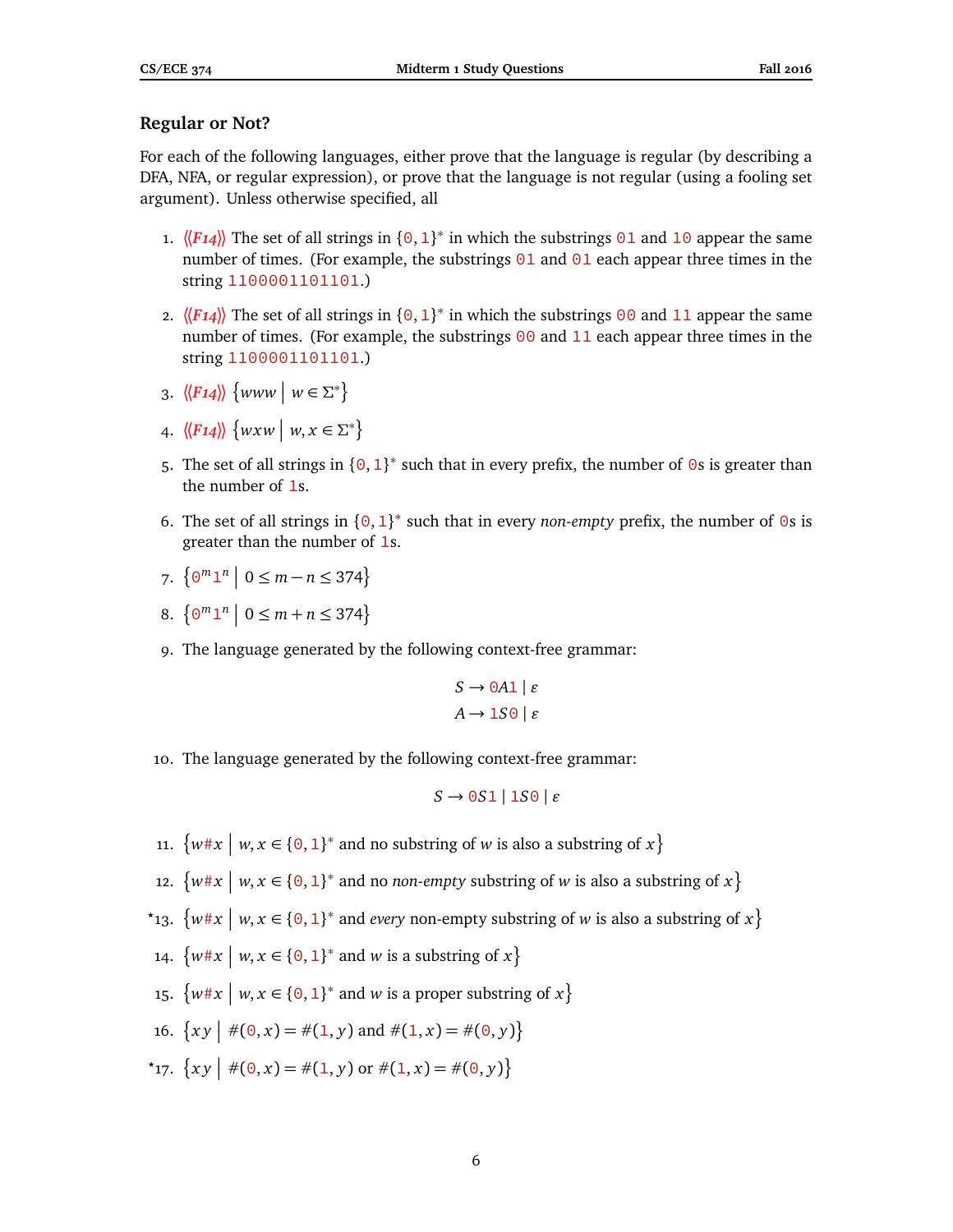# **Product/Subset Constructions**

For each of the following languages  $L \subseteq \{0, 1\}^*$ , formally describe a DFA  $M = (Q, \{0, 1\}, s, A, \delta)$ that recognizes *L*. *Do not attempt to draw the DFA.* Instead, give a complete, precise, and self-contained description of the state set *Q*, the start state *s*, the accepting state *A*, and the transition function *δ*. Do *not* just describe several smaller DFAs and write "product construction!"

- 1. **〈〈***S14***〉〉** All strings that satisfy *all* of the following conditions:
	- (a) the number of  $\Theta$ s is even
	- (b) the number of  $1s$  is divisible by 3
	- (c) the total length is divisible by 5
- 2. All strings that satisfy *at least one* of the following conditions: . . .
- 3. All strings that satisfy *exactly one* of the following conditions: . . .
- 4. All strings that satisfy *exactly two* of the following conditions: . . .
- 5. All strings that satisfy *an odd number of* of the following conditions: . . .
- 6. Other possible conditions:
	- (a) The number of  $\Theta$ s in *w* is odd.
	- (b) The number of  $1s$  in  $w$  is not divisible by 5.
	- (c) The length  $|w|$  is divisible by 7.
	- (d) The binary value of *w* is divisible by 7.
	- (e) The binary value of  $w^R$  is not divisible by 7.
	- (f) *w* contains the substring  $\theta\theta$
	- (g) *w* does not contain the substring 11
	- (h) *ww* does not contain the substring 101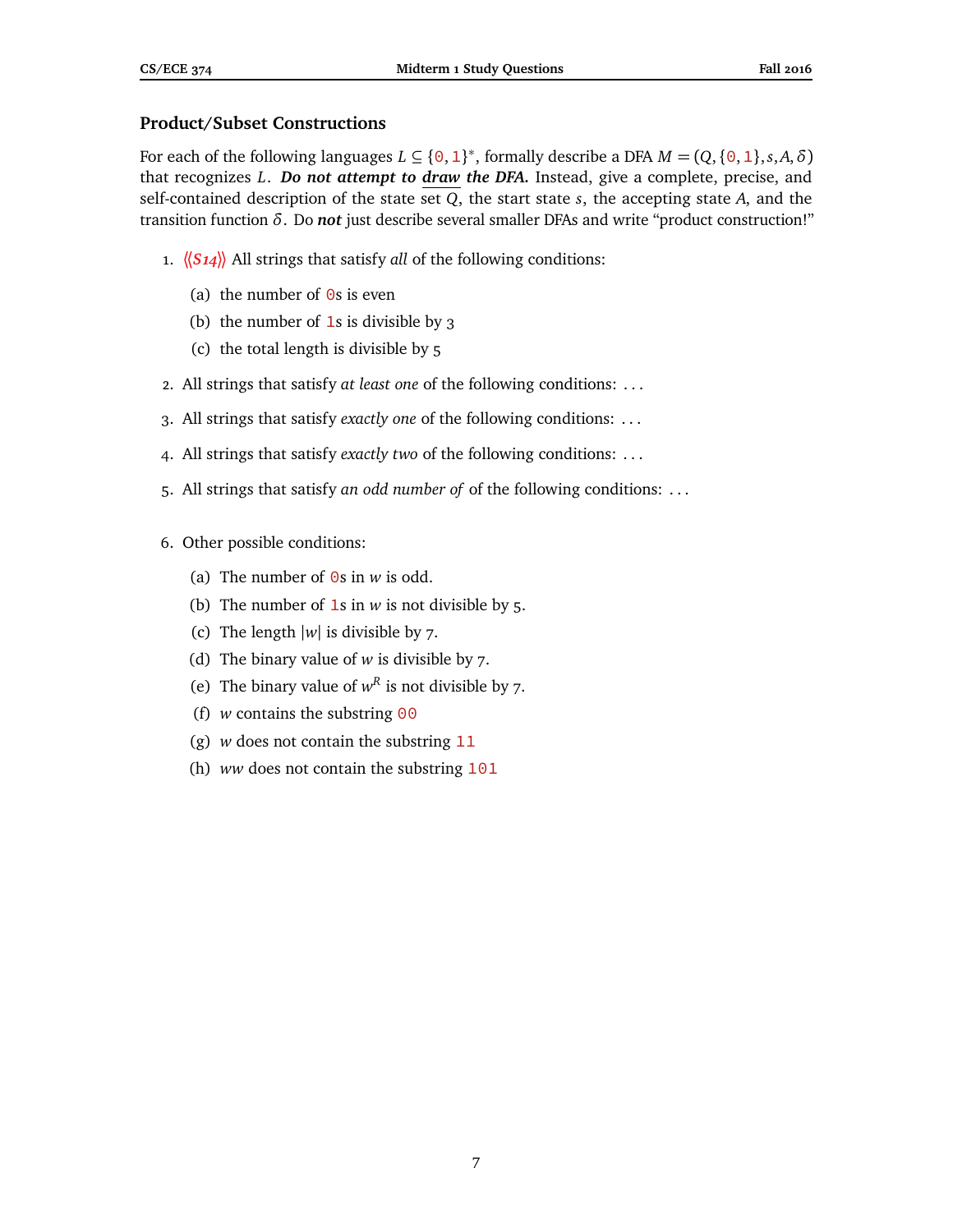# **NFA Construction**

Let *L* be an arbitrary regular language  $\Sigma = \{0, 1\}$ . Prove that each of the following languages over  $\{0, 1\}$  is regular. "Describe" does not necessarily mean "draw".

- 1. All strings where the 374th symbol from the end is  $\Theta$ .
- 2. All strings that satisfy *at least one* of the following conditions:
	- (a) The number of  $\Theta$ s is even
	- (b) The number of 1s is divisible by 3
	- (c) The total length is divisible by 5
- 3. **〈〈***lab***〉〉** All strings such that *in every prefix*, the number of 0s and the number of 1s differ by at most 2.
- 4.  $\langle \langle \mathbf{lab} \rangle \rangle$  All strings such that *in every substring*, the number of  $\odot$ s and the number of 1s differ by at most 2.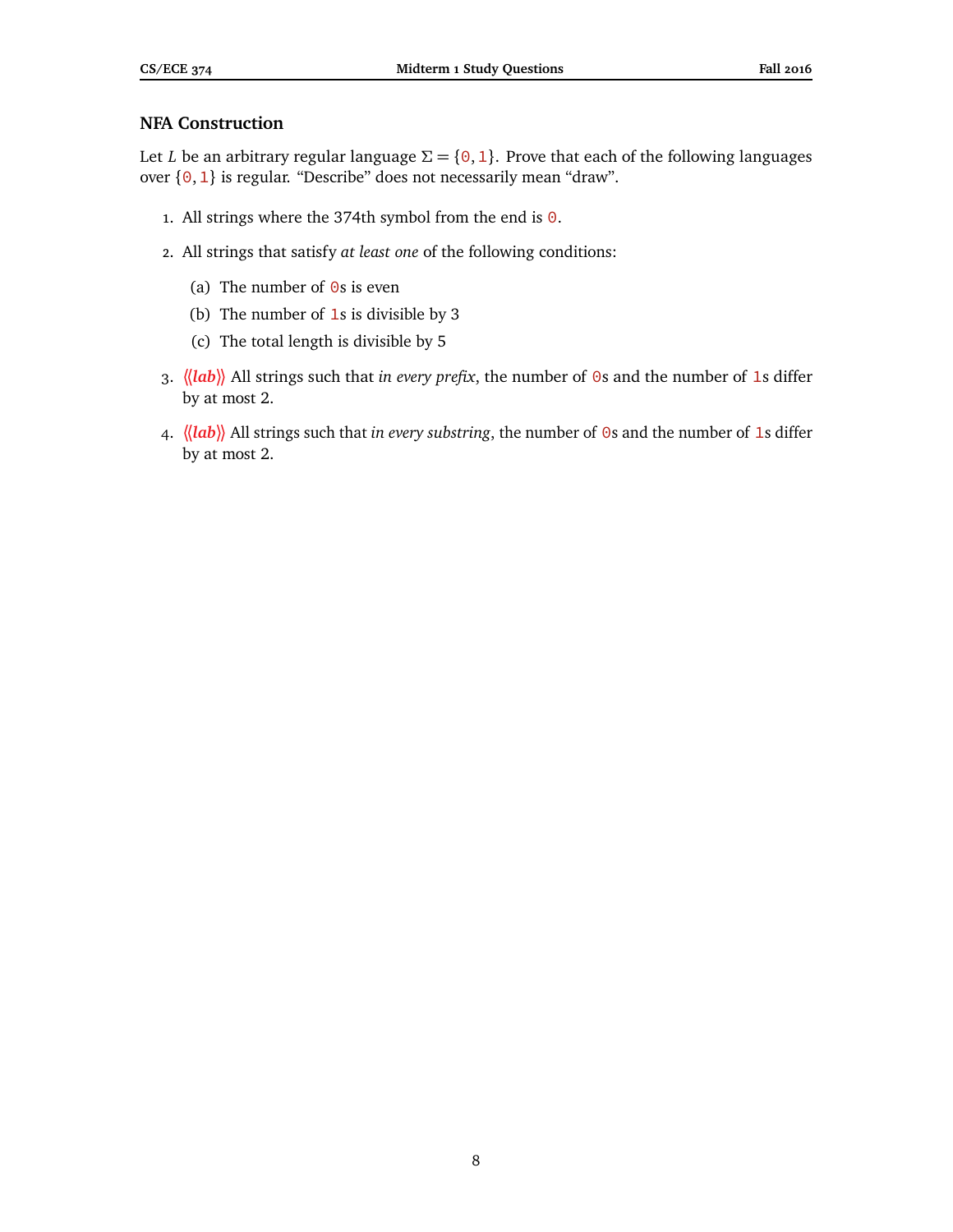## **Regular Language Transformations**

Let *L* be an arbitrary regular language over the alphabet  $\Sigma = \{0, 1\}$ . Prove that each of the following languages over  $\{0,1\}$  is regular. "Describe" does not necessarily mean "draw".

1.  $L^c := \{ w^c \mid w \in L \}$ , where  $w^c$  is the complement of *w*, defined recursively as follows:

$$
w^{c} := \begin{cases} \varepsilon & \text{if } w = \varepsilon \\ 1 \cdot x^{c} & \text{if } w = 0x \text{ for some string } x \\ 0 \cdot x^{c} & \text{if } w = 1x \text{ for some string } x \end{cases}
$$

For example,  $0001101<sup>c</sup> = 1110010$ .

- 2. ONEINFRONT $(L) := \{ \exists x \mid x \in L \}$
- 3. ONLYONES(*L*) :=  $\{1^{*(1,w)} | w \in L\}$
- 4. ONLYONES<sup>-1</sup>(L) := { $w | 1^{*(1,w)} \in L$ }
- 5. MISSINGFIRST(*L*) := { $w \in \Sigma^* \mid aw \in L$  for some symbol  $a \in \Sigma$ }
- 6. PREFIXES(*L*) := { $x | xy \in L$  for some string  $x \in \Sigma^*$ }
- 7. SUFFIXES(*L*) := { $y | xy \in L$  for some string  $y \in \Sigma^*$ }
- 8.  $\langle \langle \mathbf{lab}, \mathbf{F14} \rangle \rangle$  Evens $(L) := \{ \mathbf{evens}(w) \mid w \in L \}$ , where the functions *evens* and *odds* are recursively defined as follows:

$$
evens(w) := \begin{cases} \varepsilon & \text{if } w = \varepsilon \\ odds(x) & \text{if } w = ax \end{cases} \qquad odds(w) := \begin{cases} \varepsilon & \text{if } w = \varepsilon \\ a \cdot evens(x) & \text{if } w = ax \end{cases}
$$

For example, *evens*( $\theta \theta \theta 1101$ ) =  $\theta \theta 10$  and *odds*( $\theta \theta \theta 1101$ ) =  $\theta \theta 11$ .

- 9.  $\langle \langle \mathbf{lab}, \mathbf{F14} \rangle \rangle$  Evens<sup>-1</sup>(*L*) := {*w* | *evens*(*w*) ∈ *L*}, where the functions *evens* and *odds* are recursively defined as above.
- 10. SHUFFLE(*L*) := { $shuffle(w, x) \mid w, x \in L$ }, where the function *shuffle* is defined recursively as follows:

$$
shuffle(w, x) := \begin{cases} x & \text{if } w = \varepsilon \\ a \cdot shuffle(x, y) & \text{if } w = ay \text{ for some } a \in \Sigma \text{ and some } y \in \Sigma^* \end{cases}
$$

For example, *shuffle*( $\theta$ 001101, 1111) =  $\theta$ <sup>1</sup> $\theta$ <sup>1</sup> $\theta$ <sup>1</sup>1<sup>1</sup>101

11. SCRAMBLE(*L*) := {scramble(*w*) |  $w \in L$ }, where the function scramble is defined recursively as follows:

$$
scramble(w) := \begin{cases} w & \text{if } |w| \le 1 \\ ba \cdot scramble(x) & \text{if } w = abx \text{ for some } a, b \in \Sigma \text{ and } x \in \Sigma^* \end{cases}
$$

For example,  $scramble(0001101) = 0010011$ .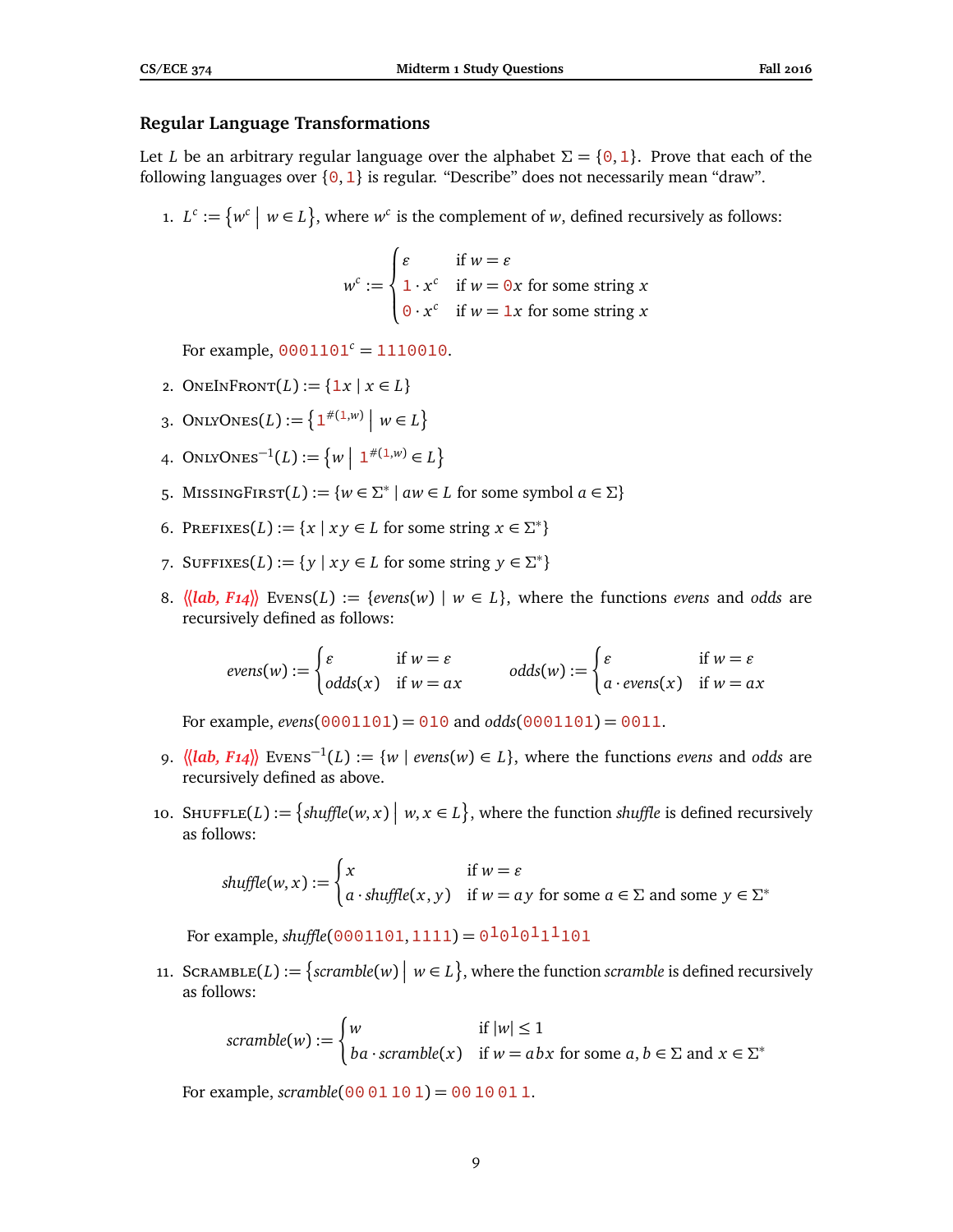# **Context-Free Grammars**

Construct context-free grammars for each of the following languages, and give a brief explanation of how your grammar works, including the language of each non-terminal.

- 1. All strings in  ${0, 1}^*$  whose length is divisible by 5.
- 2. All strings in which the substrings  $00$  and  $11$  appear the same number of times.
- 3. All strings in which the substrings  $\theta$ 1 and  $\theta$ 1 appear the same number of times.

4. 
$$
\{ \Theta^n 1^{2n} \mid n \ge 0 \}
$$

5. 
$$
\{ \Theta^m \mathbf{1}^n \mid n \neq 2m \}
$$

6. 
$$
\{0^i 1^j 2^{i+j} \mid i, j \ge 0\}
$$

- 7.  $\{0^{i+j} \# 0^j \# 0^i \mid i, j \ge 0\}$
- 8.  $\{0^i 1^j 2^k \mid j \neq i + k\}$
- 9.  $\{w\#0^{\#(0,w)} \mid w \in \{0,1\}^*\}$
- 10.  $\{0^i 1^j 2^k \mid i = j \text{ or } j = k \text{ or } i = k\}$
- 11.  $\{0^i 1^j 2^k \mid i \neq j \text{ or } j \neq k\}$
- 12.  $\{0^{2i}1^{i+j}2^{2j} | i, j \ge 0\}$
- 13.  $\{x \# y^R \mid x, y \in \{0, 1\}^* \text{ and } x \neq y\}$
- 14. All strings in {0,1} ∗ that are *not* palindromes.
- 15.  $\{0, 1\}^* \setminus \{ww \mid w \in \{0, 1\}^*\}$   $\langle \langle lab \rangle \rangle$
- 16.  $\{0^n 1^{an+b} \mid n \ge 0\}$ , where *a* and *b* are arbitrary natural numbers.
- 17.  $\{0^n 1^{an-b} \mid n \ge b/a\}$ , where *a* and *b* are arbitrary natural numbers.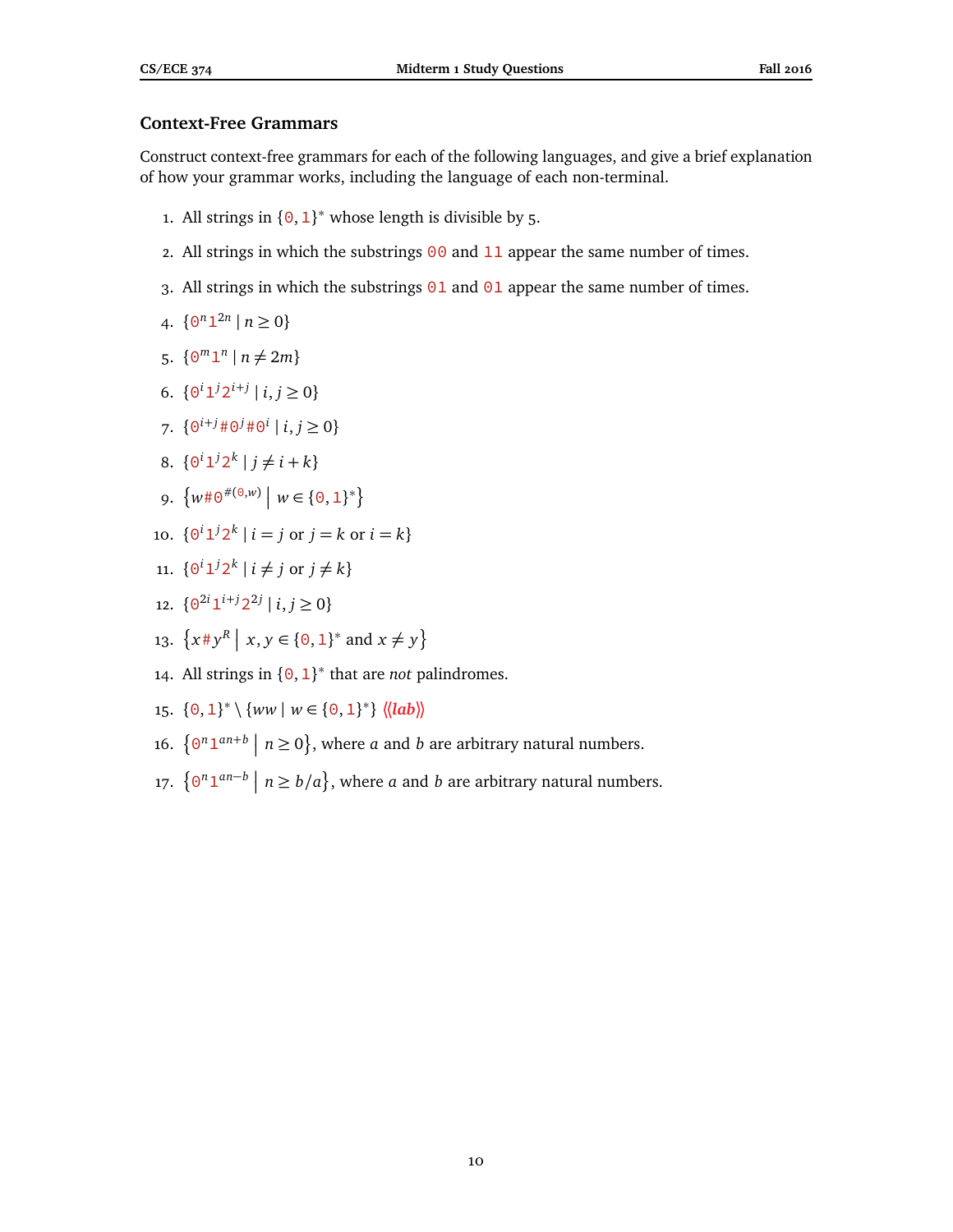## **Context-Free Grammar Proofs**

Each of the following questions describes a language *L* and a context-free grammar *G*, and asks you to prove that  $L = L(G)$ . As always, you must separately prove  $L \subseteq L(G)$  and  $L(G) \subseteq L$ ; each proof will proceed by induction.

1. Prove that the following grammar generates the language  $\{0^n 1^n \mid n \geq 0\}$ .

 $S \rightarrow 0.051$  |  $\varepsilon$ 

2. Prove that the following grammar generates the language  $\{0^m 1^n \mid m \leq n\}$ .

 $S \rightarrow 0S1 | \varepsilon | S1$ 

3. Prove that the following grammar generates the language  $\{0^m 1^n \mid n \le 2m \text{ and } m \le 2n\}.$ 

 $S \rightarrow 00S1 | 0S11 | 0S1 | \varepsilon$ 

4. Prove that the following grammar generates the language  $\{0^m 1^n \mid n \le 2m \text{ and } m \le 2n\}.$ 

```
S \rightarrow 0.051 | 0.0511 | 0.011 | 0.11
```
5. Prove that the following grammar generates the language  $\{0^m 1^n \mid n \le 2m \text{ and } m \le 2n\}.$ 

```
S \rightarrow A \mid BA \rightarrow 00A1 | 0A1 | \varepsilonB \rightarrow \Theta B11 | \Theta B1 | \varepsilon
```
6. Prove that the following grammar generates the language  $\{0^m 1^n \mid n \le 2m \text{ and } m \le 2n\}.$ 

```
S \rightarrow A \mid BA \rightarrow 00A1 | C
B \rightarrow \Theta B11 | CC \rightarrow 0C1 \mid \varepsilon
```
7. Prove that the following grammar generates the language  $\{0^m + 0^n = 0^{m+n} \mid m, n \ge 0\}.$ 

```
S \rightarrow +A | 0S\ThetaA \rightarrow = | 0 A 0
```
8. Prove that the following grammar generates the language  $\{0^{2i}1^{i+j}0^{2j} \mid i,j \ge 0\}$ .

```
S \rightarrow ABA \rightarrow 00S1 | \varepsilonB \rightarrow 1500 | \varepsilon
```
9. **〈〈***hw***〉〉** Prove that the following grammar generates the language of all binary strings *w* such that  $\#(0, w) = \#(1, w)$ .

$$
S \to \varepsilon \mid 0S1S \mid 1S0S
$$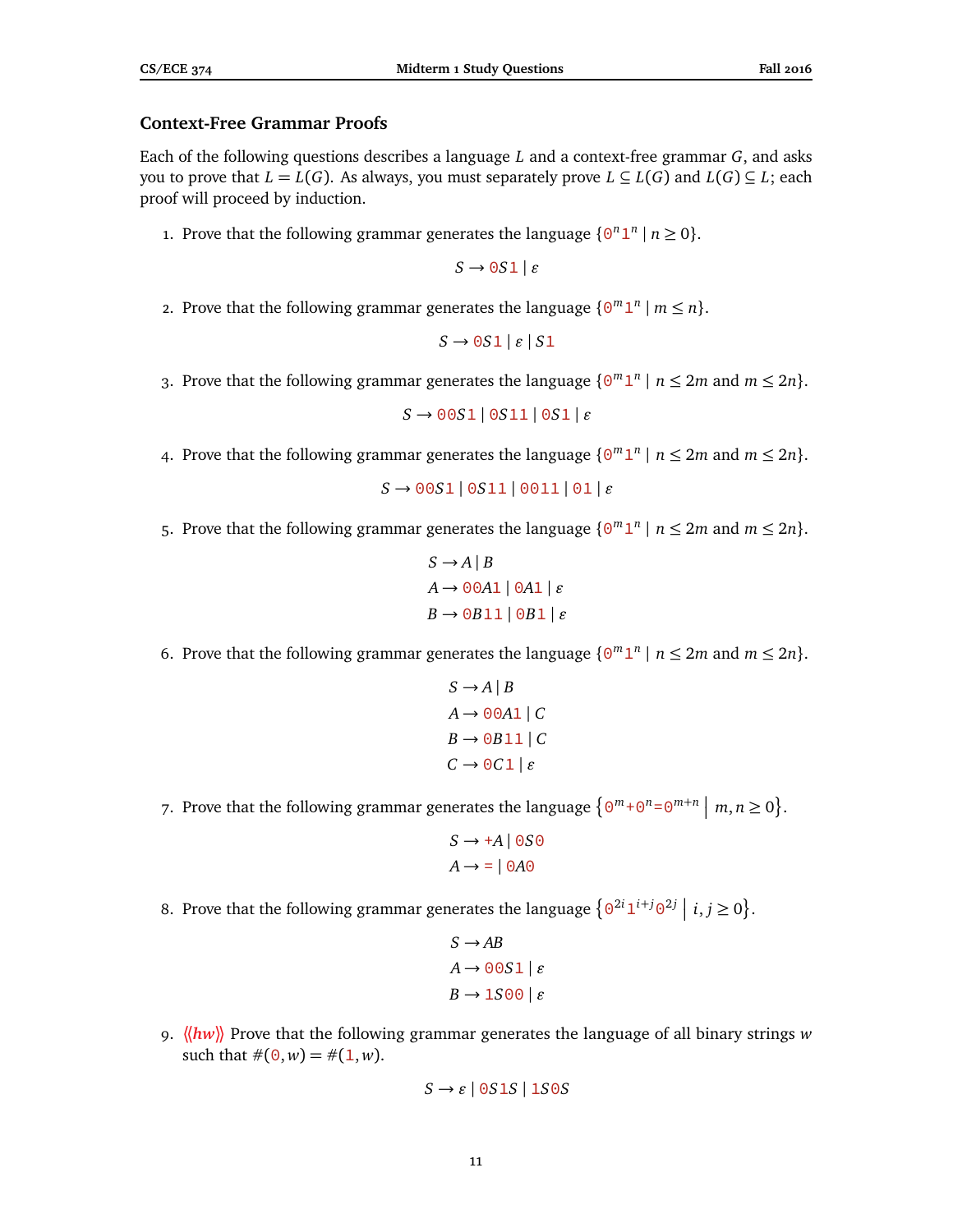## **True or False (sanity check)**

For each statement below, check "True" if the statement is *always* true and "False" otherwise. Each correct answer is worth 1 point; each incorrect answer is worth  $-\frac{1}{2}$  point; checking "I don't know" is worth  $\frac{1}{4}$  point; and flipping a coin is (on average) worth  $\frac{1}{4}$  point.

**Read each statement** *very* **carefully.** Some of these are deliberately subtle. On the other hand, you should not spend more than two minutes on any single statement.

#### **Definitions**

- 1. Every language is regular.
- 2. For all languages *L*, if *L* is regular then *L* can be represented by a regular expression.
- 3. For all languages *L*, if *L* is not regular then *L* cannot be represented by a regular expression.
- 4. For all languages *L*, if *L* can be represented by a regular expression then *L* is regular.
- 5. For all languages *L*, if *L* cannot be represented by a regular expression then *L* is not regular.
- 6. For all languages *L*, if there is a DFA that accepts every string in *L*, then *L* is regular.
- 7. For all languages *L*, if there is a DFA that accepts every string not in *L*, then *L* is not regular.
- 8. For all languages *L*, if there is a DFA that rejects every string not in *L*, then *L* is regular.
- 9. For all languages L, if for every string  $w \in L$  there is a DFA that accepts w, then L is regular. **〈〈***S14***〉〉**
- 10. For all languages *L*, if for every string  $w \notin L$  there is a DFA that rejects *w*, then *L* is regular.
- 11. For all languages *L*, if some DFA recognizes *L*, then some NFA also recognizes *L*.
- 12. For all languages *L*, if some NFA recognizes *L*, then some DFA also recognizes *L*.

#### **Closure Properties**

- 1. For all regular languages *L* and  $L'$ , the language  $L \cap L'$  is regular.
- 2. For all regular languages *L* and  $L'$ , the language  $L ∪ L'$  is regular.
- 3. For all regular languages *L*, the language *L* ∗ is regular.
- 4. For all regular languages *A*, *B*, and *C*, the language  $(A \cup B) \setminus C$  is regular.
- 5. For all languages  $L \subseteq \Sigma^*$ , if *L* is regular, then  $\Sigma^* \setminus L$  is regular.
- 6. For all languages  $L \subseteq \Sigma^*$ , if *L* is regular, then  $\Sigma^* \setminus L$  is not regular.
- 7. For all languages  $L \subseteq \Sigma^*$ , if *L* is not regular, then  $\Sigma^* \setminus L$  is regular.
- 8. For all languages  $L \subseteq \Sigma^*$ , if *L* is not regular, then  $\Sigma^* \setminus L$  is not regular.
- 9.  $\langle \langle S14 \rangle \rangle$  For all languages *L* and *L'*, the language  $L \cap L'$  is regular.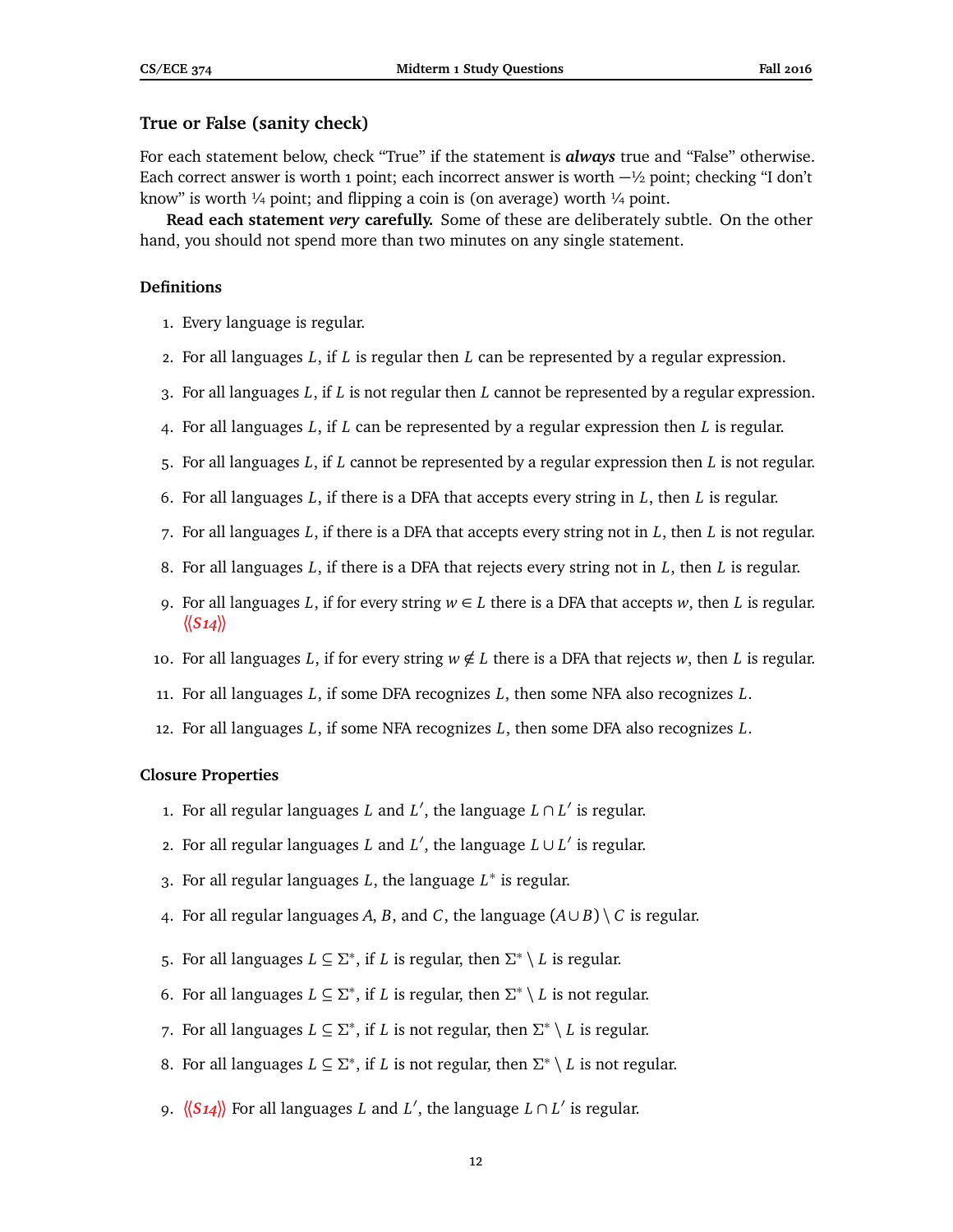- 10.  $\langle \langle F14 \rangle \rangle$  For all languages *L* and *L'*, the language  $L \cup L'$  is regular.
- 11. For all languages *L*, the language *L* ∗ is regular. **〈〈***F14***〉〉**
- 12. For all languages *L*, if *L* ∗ is regular, then *L* is regular.
- 13. For all languages *A*, *B*, and *C*, the language  $(A \cup B) \setminus C$  is regular.
- 14. For all languages *L*, if *L* is finite, then *L* is regular.
- 15. For all languages *L* and *L'*, if *L* and *L'* are finite, then  $L \cup L'$  is regular.
- 16. For all languages *L* and *L'*, if *L* and *L'* are finite, then  $L \cap L'$  is regular.
- 17. For all languages *L*, if *L* contains a finite number of strings, then *L* is regular.
- 18. For all languages *L* ⊆ Σ<sup>\*</sup>, if *L* contains infinitely many strings in Σ<sup>\*</sup>, then *L* is not regular.
- 19.  $\langle$  (*S* 14) For all languages *L* ⊆ Σ<sup>\*</sup>, if *L* contains all but a finite number of strings of Σ<sup>\*</sup>, then *L* is regular.
- 20. For all languages  $L \subseteq \{0, 1\}^*$ , if *L* contains a finite number of strings in  $0^*$ , then *L* is regular.
- 21. For all languages  $L \subseteq \{0, 1\}^*$ , if *L* contains a all but a finite number of strings in  $\Theta^*$ , then *L* is regular.
- 22. If *L* and *L'* are not regular, then  $L \cap L'$  is not regular.
- 23. If *L* and *L'* are not regular, then  $L \cup L'$  is not regular.
- 24. If *L* is regular and *L*∪*L'* is regular, then *L'* is regular.  $\langle$   $\langle S14 \rangle$
- 25. If *L* is regular and *L*∪*L'* is not regular, then *L'* is not regular.  $\langle \langle S_1 4 \rangle \rangle$
- 26. If *L* is not regular and  $L ∪ L'$  is regular, then  $L'$  is regular.
- 27. If *L* is regular and  $L \cap L'$  is regular, then  $L'$  is regular.
- 28. If *L* is regular and  $L ∩ L'$  is not regular, then  $L'$  is not regular.
- 29. If *L* is regular and *L'* is finite, then  $L \cup L'$  is regular.  $\langle \langle S_1 4 \rangle \rangle$
- 30. If *L* is regular and *L'* is finite, then  $L \cap L'$  is regular.
- 31. If *L* is regular and  $L \cap L'$  is finite, then  $L'$  is regular.
- 32. If *L* is regular and  $L \cap L' = \emptyset$ , then  $L'$  is not regular.
- 33. If *L* is regular and *L'* is not regular, then  $L \cap L' = \emptyset$ .
- 34. If  $L \subseteq L'$  and *L* is regular, then  $L'$  is regular.
- 35. If  $L \subseteq L'$  and  $L'$  is regular, then *L* is regular.  $\langle \langle F_14 \rangle \rangle$
- 36. If  $L ⊆ L'$  and  $L$  is not regular, then  $L'$  is not regular.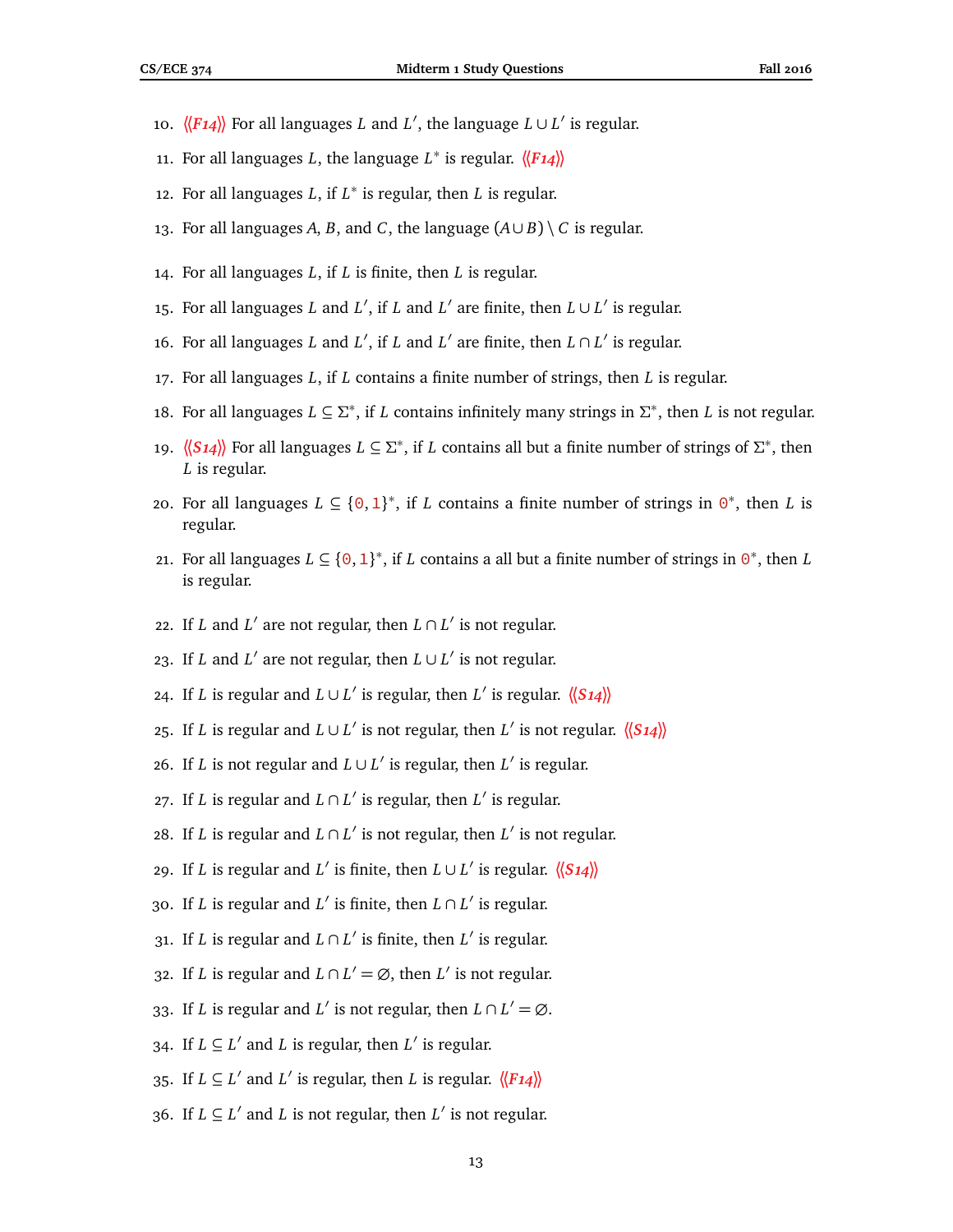- 37. If  $L \subseteq L'$  and  $L'$  is not regular, then *L* is not regular.  $\langle \langle F_1 \rangle \rangle$
- 38. For all languages *L* ⊆ *Σ* ∗ , if *L* cannot be described by a regular expression, then some DFA accepts *Σ* ∗ \ *L*.
- 39. For all languages *L* ⊆ *Σ* ∗ , if no DFA accepts *L*, then the complement *Σ* ∗ \ *L* can be described by a regular expression.
- 40. Every context-free language is regular. **〈〈***F14***〉〉**
- 41. Every regular language is context-free.

**Equivalence Classes.** Recall that for any language  $L \subset \Sigma^*$ , two strings  $x, y \in \Sigma^*$  are equivalent with respect to *L* if and only if, for every string  $z \in \Sigma^*$ , either both *xz* and *yz* are in *L*, or neither *xz* nor *yz* is in *L*. We denote this equivalence by  $x \equiv_L y$ .

- 1. For all languages *L*, if *L* is regular, then  $\equiv_L$  has finitely many equivalence classes.
- 2. For all languages *L*, if *L* is not regular, then  $\equiv_L$  has infinitely many equivalence classes. **〈〈***S14***〉〉**
- 3. For all languages *L*, if ≡*<sup>L</sup>* has finitely many equivalence classes, then *L* is regular.
- 4. For all languages *L*, if ≡*<sup>L</sup>* has infinitely many equivalence classes, then *L* is not regular.
- 5. For all regular languages *L*, each equivalence class of  $\equiv_L$  is a regular language.
- *?*6. For all languages *L*, each equivalence class of ≡*<sup>L</sup>* is a regular language.

## **Fooling Sets**

- 1. For all languages *L*, if *L* has an infinite fooling set, then *L* is not regular.
- 2. For all languages *L*, if *L* has an finite fooling set, then *L* is regular.
- 3. For all languages *L*, if *L* does not have an infinite fooling set, then *L* is regular.
- 4. For all languages *L*, if *L* is not regular, then *L* has an infinite fooling set.
- 5. For all languages *L*, if *L* is regular, then *L* has no infinite fooling set.
- 6. For all languages *L*, if *L* is not regular, then *L* has no finite fooling set.  $\langle \langle F_1 \rangle \rangle$

**Specific Languages (Gut Check).** Do *not* construct complete DFAs, NFAs, regular expressions, or fooling-set arguments for these languages. You don't have time.

- 1.  $\{0^i 1^j 2^k | i + j k = 374\}$  is regular.  $\langle \langle S_1 4 \rangle \rangle$
- 2.  $\{0^i 1^j 2^k \mid i + j k \leq 374\}$  is regular.
- 3.  $\{0^i 1^j 2^k \mid i + j + k = 374\}$  is regular.
- 4.  $\{0^i 1^j 2^k \mid i + j + k > 374\}$  is regular.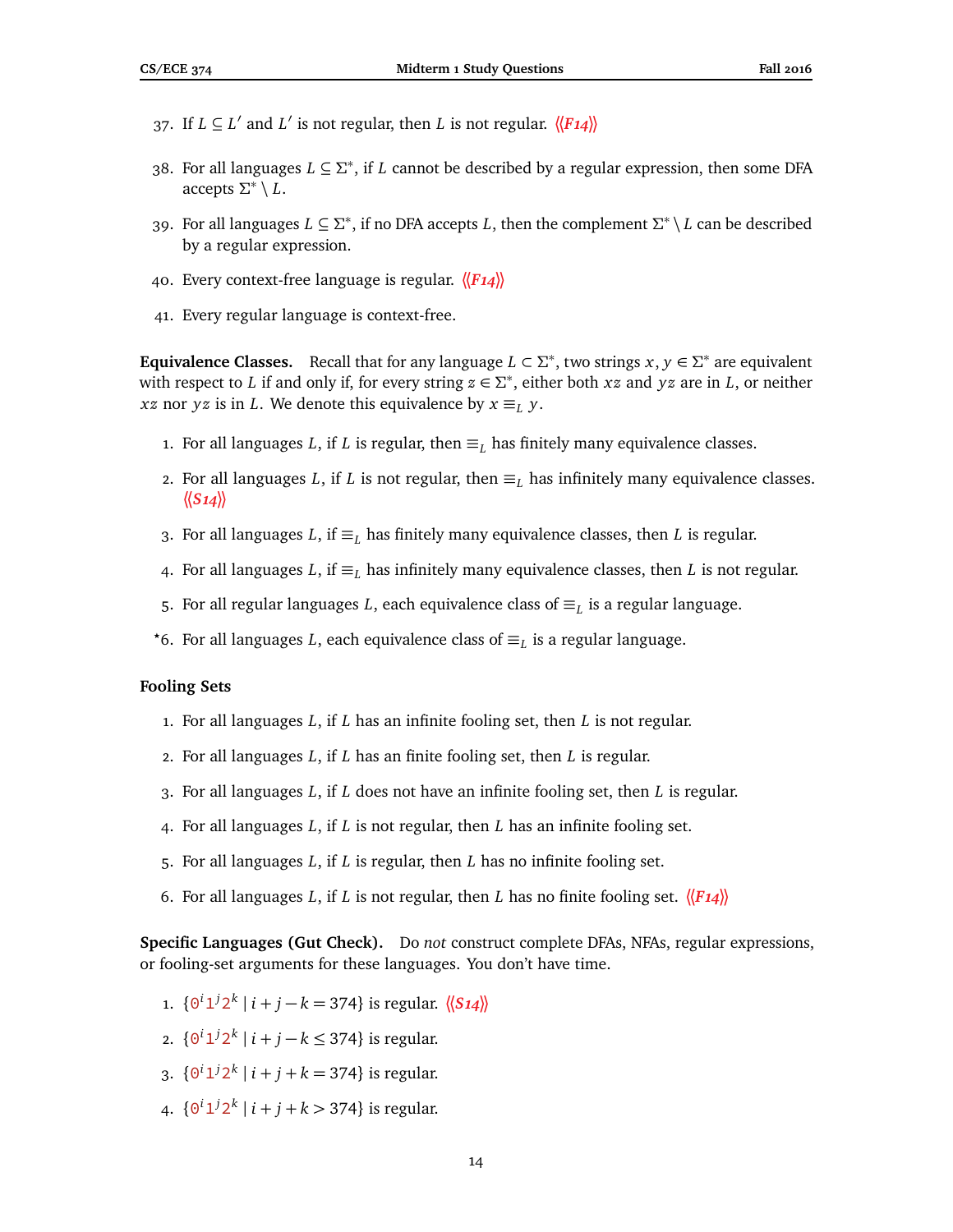- 5.  $\{0^i 1^j \mid i < 374 < j\}$  is regular.  $\langle \langle S14 \rangle \rangle$
- 6.  $\{0^m1^n \mid 0 \le m + n \le 374\}$  is regular.  $\langle \langle F14 \rangle \rangle$
- 7.  $\left\{ 0^m 1^n \mid 0 \le m n \le 374 \right\}$  is regular.  $\langle \langle F14 \rangle \rangle$
- 8.  $\{0^i 1^j | (i j)$  is divisible by 374} is regular.  $\langle \langle S_1 4 \rangle \rangle$
- 9.  $\{0^i 1^j | (i+j)$  is divisible by 374} is regular.
- 10.  $\left\{\Theta^{n^2} \mid n \ge 0\right\}$  is regular.
- 11.  $\{ \Theta^{37n+4} \mid n \geq 0 \}$  is regular.
- 12.  $\{ \Theta^n 1 \Theta^n \mid n \geq 0 \}$  is regular.
- 13.  $\{ \Theta^m 10^n \mid m \ge 0 \text{ and } n \ge 0 \}$  is regular.
- 14.  $\{w \in \{0, 1\}^* \mid |w| \text{ is divisible by } 374\} \text{ is regular.}$
- 15.  $\{w \in \{0, 1\}^* \mid w \}$  represents a integer divisible by 374 in binary} is regular.
- 16.  $\{w \in \{0, 1\}^* \mid w \}$  represents a integer divisible by 374 in base 473} is regular.
- 17.  $\{w \in \{0, 1\}^* \mid |\#(0, w) \#(1, w)| < 374\}$  is regular.
- 18.  $\{w \in \{0, 1\}^* \mid |\#(0, x) \#(1, x)| < 374 \text{ for every prefix } x \text{ of } w\} \text{ is regular.}$
- 19.  $\{w \in \{0, 1\}^* \mid |\#(0, x) \#(1, x)| < 374 \text{ for every substring } x \text{ of } w\} \text{ is regular.}$
- 20.  $\{w\Theta^{\#(\Theta,w)} \mid w \in \{\Theta,1\}^*\}$  is regular.
- 21.  $\{w \in \{0, 1\}^*\}$  is regular.

## **Automata Transformations**

- 1. Let *M* be a DFA over the alphabet Σ. Let  $M'$  be identical to *M*, except that accepting states in *M* are non-accepting in  $M'$  and vice versa. Each string in  $\Sigma^*$  is accepted by exactly one of  $M$  and  $M'$ .
- 2. Let *M* be an NFA over the alphabet Σ. Let  $M'$  be identical to *M*, except that accepting states in *M* are non-accepting in *M'* and vice versa. Each string in  $\Sigma^*$  is accepted by exactly one of  $M$  and  $M'$ .
- 3. If a language *L* is recognized by a DFA with *n* states, then the complementary language  $\Sigma^* \setminus L$  is recognized by a DFA with at most  $n + 1$  states.
- 4. If a language *L* is recognized by an NFA with *n* states, then the complementary language *Σ* ∗ \ *L* is recognized by a NFA with at most *n* + 1 states.
- 5. If a language *L* is recognized by a DFA with *n* states, then *L* ∗ is recognized by a DFA with at most  $n + 1$  states.
- 6. If a language *L* is recognized by an NFA with *n* states, then *L* ∗ is also recognized by a NFA with at most  $n + 1$  states.